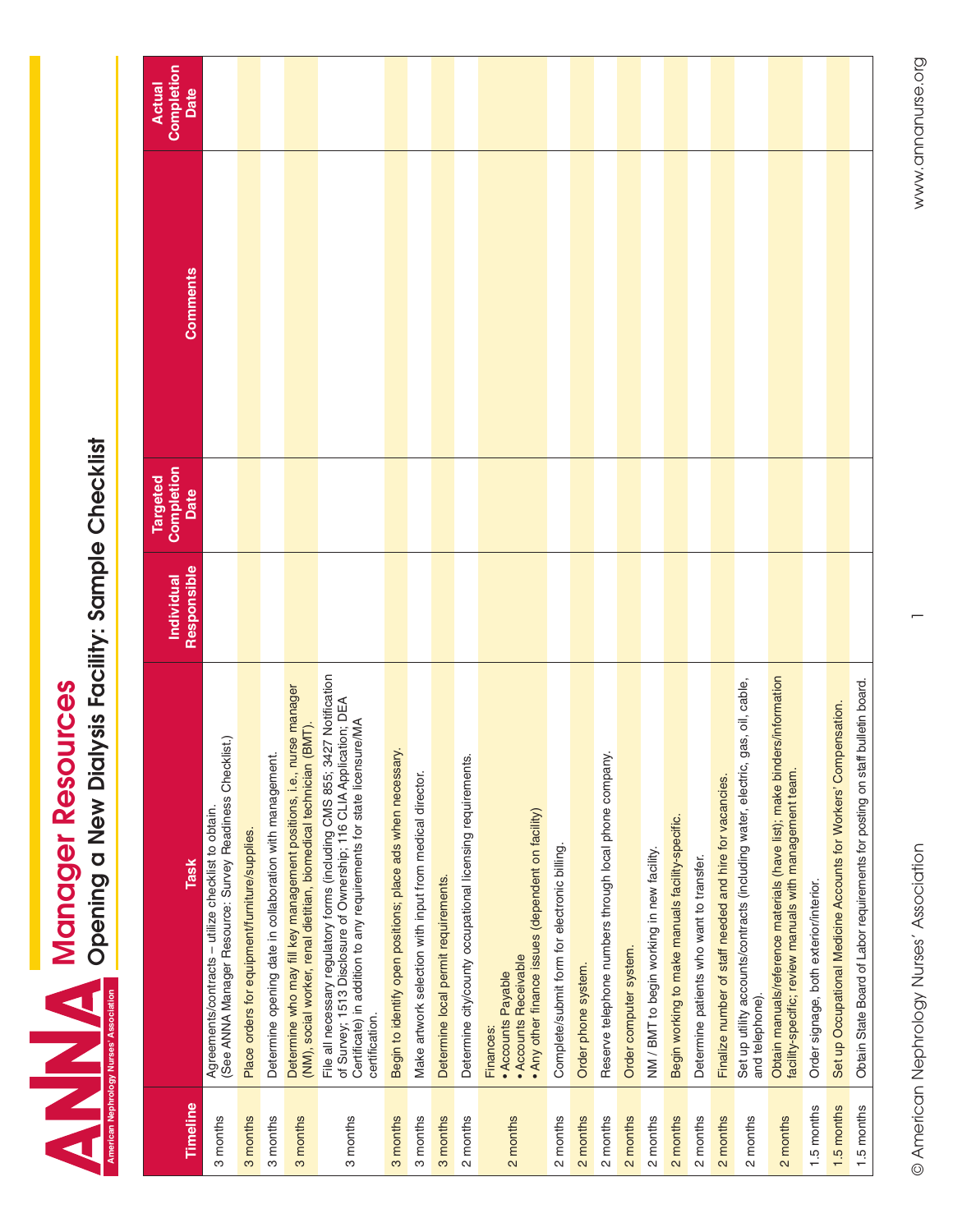| Timeline   | Task                                                                                                                  | Responsible<br>Individual | Completion<br><b>Targeted</b><br>Date | Comments | Completion<br><b>Actual</b><br>Date |
|------------|-----------------------------------------------------------------------------------------------------------------------|---------------------------|---------------------------------------|----------|-------------------------------------|
| 1.5 months | Establish continuous quality improvement (CQI) program.                                                               |                           |                                       |          |                                     |
| 1.5 months | Notify Department of Health (DOH) surveyor of proposed opening date.                                                  |                           |                                       |          |                                     |
| 1 month    | Determine<br>Order all phone/fax/alarm lines from local phone company.<br>location and schedule installation.         |                           |                                       |          |                                     |
| 1 month    | Order long-distance service.                                                                                          |                           |                                       |          |                                     |
| 1 month    | Confirm reverse osmosis installation is on schedule.                                                                  |                           |                                       |          |                                     |
| 1 month    | Coordinate installation of computer equipment, including time clocks                                                  |                           |                                       |          |                                     |
| 1 month    | Select overnight mail service pick-up (DHL/FedEx/UPS)                                                                 |                           |                                       |          |                                     |
| 1 month    | Verify delivery of furniture/equipment is on schedule.                                                                |                           |                                       |          |                                     |
| 1 month    | Verify installation of dialysis machines is on schedule.                                                              |                           |                                       |          |                                     |
| 1 month    | Coordinate with BMT for installation of water room equipment.                                                         |                           |                                       |          |                                     |
| 1 month    | Order supplies (including medical, drugs, office, and lab).                                                           |                           |                                       |          |                                     |
| 1 month    | Complete inservices for staff for technical/OSHA/CLIA/hazardous waste<br>programs.                                    |                           |                                       |          |                                     |
| 3 weeks    | (See ANNA Manager Resource: Survey Readiness Checklist.)<br>Do "walk through" using survey tool for survey readiness. |                           |                                       |          |                                     |
| 3 weeks    | Schedule an open house; place announcement in newspaper.                                                              |                           |                                       |          |                                     |
| 3 weeks    | Order patient/staff magazines.                                                                                        |                           |                                       |          |                                     |
| 2 weeks    | Work on patient/staff schedules.                                                                                      |                           |                                       |          |                                     |
| 2 weeks    | Create personnel files                                                                                                |                           |                                       |          |                                     |
| 2 weeks    | Set up patient charts; verify insurance coverage.                                                                     |                           |                                       |          |                                     |
| 2 weeks    | Inform patients transferring of schedule; contact patient transportation<br>services regarding schedule.              |                           |                                       |          |                                     |
| 2 weeks    | Receive equipment, furniture, supplies; tag assets.                                                                   |                           |                                       |          |                                     |
| 2 weeks    | Set up/stock crash cart or BLS cart.                                                                                  |                           |                                       |          |                                     |
| 2 weeks    | Purchase office supplies.                                                                                             |                           |                                       |          |                                     |
| 2 weeks    | Order postage meter or purchase stamps.                                                                               |                           |                                       |          |                                     |
| 2 weeks    | Order/schedule set up of copier/scanner/fax machine.                                                                  |                           |                                       |          |                                     |
| 2 weeks    | Set up equipment/furniture.                                                                                           |                           |                                       |          |                                     |
| 2 weeks    | Count inventory and place reorder (approximately 4 weeks worth of supplies)                                           |                           |                                       |          |                                     |
| 2 weeks    | Request petty cash from Accounts Payable Department.                                                                  |                           |                                       |          |                                     |
| 1 week     | Purchase necessary supplies for coffee machine/ice machine if<br>applicable.                                          |                           |                                       |          |                                     |
| 1 week     | Negotiate linen/laundry service.                                                                                      |                           |                                       |          |                                     |
| 1 week     | Purchase housekeeping supplies, if not part of agreement.                                                             |                           |                                       |          |                                     |

 $\mathbf{\Omega}$